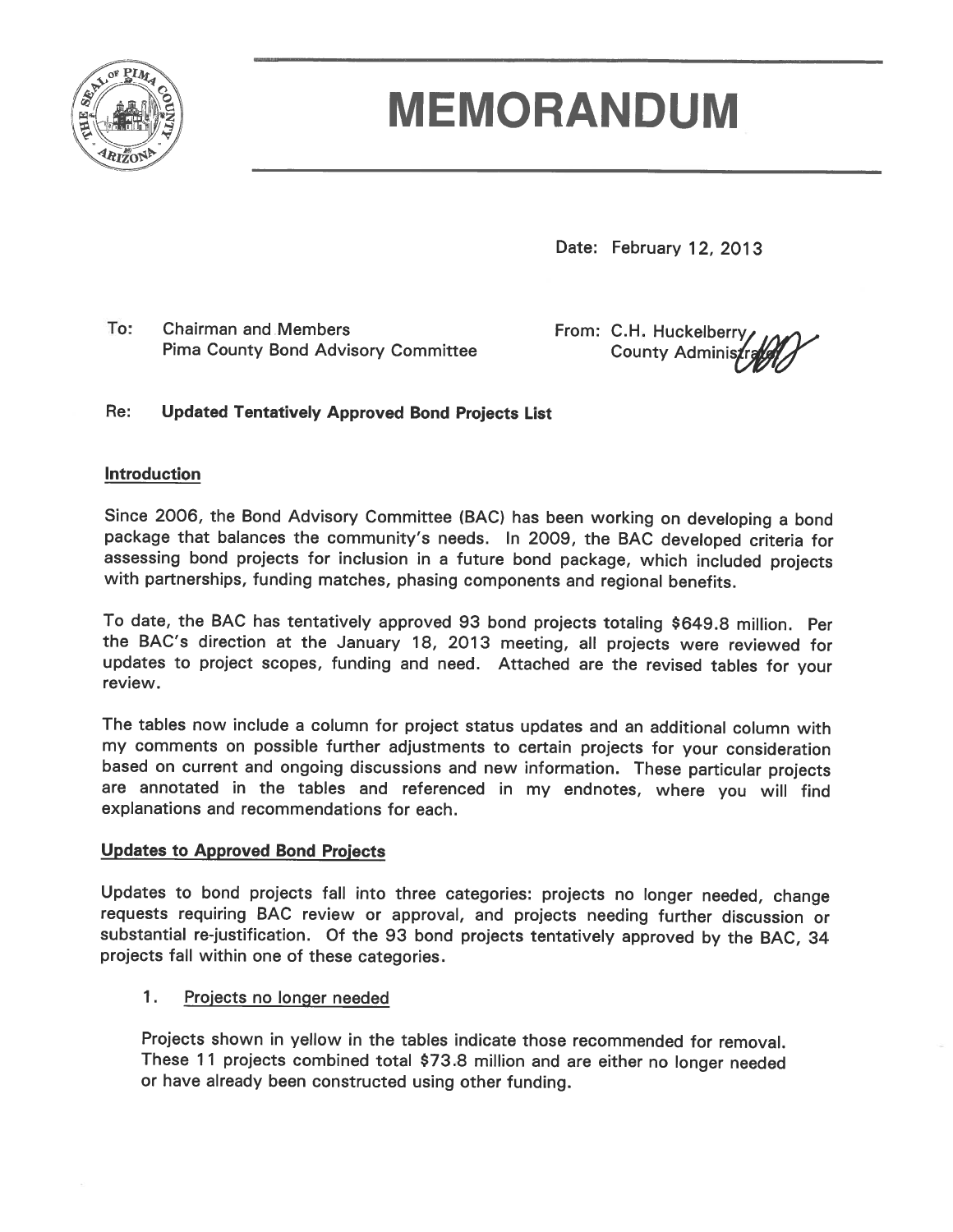Chairman and Members, Pima County Bond Advisory Committee Re: Updated Tentatively Approved Bond Projects List **February 12, 2013** Page 2

#### $2.$ Project change requests requiring BAC review or approval

There were several projects that had change requests to scopes and funding that require BAC review for further direction. These are shown in red in the tables and encompass 11 projects. Depending on the BAC's review and direction, this may further change the total bond package amount.

#### 3. Substantial re-justification of certain projects

Since the BAC's approval of these bond projects, new developments or information may require further review of certain approved projects. These 12 projects are coded in blue in the tables, and like Item 2 above, may impact the total bond package amount based on the BAC's direction.

All of the tentatively approved projects may be found on the County's bond website at www.pima.gov/bonds/future/working.htm under "Descriptions of Proposed Projects."

As you will see in the table summary sheet, the BAC has tentatively approved a bond package of \$649.8 million. Removal of the 11 bond projects no longer needed reduces the overall bond package to \$575.9 million. My recommended adjustments to additional projects, as noted in my endnotes, would further reduce the bond package to \$533.7 million, which is a reduction of \$116 million.

#### CHH/mjk

#### **Attachments**

 $C^*$ The Honorable Chairman and Members, Pima County Board of Supervisors Nicole Fyffe, Executive Assistant to the County Administrator Diana Durazo, Special Staff Assistant to the County Administrator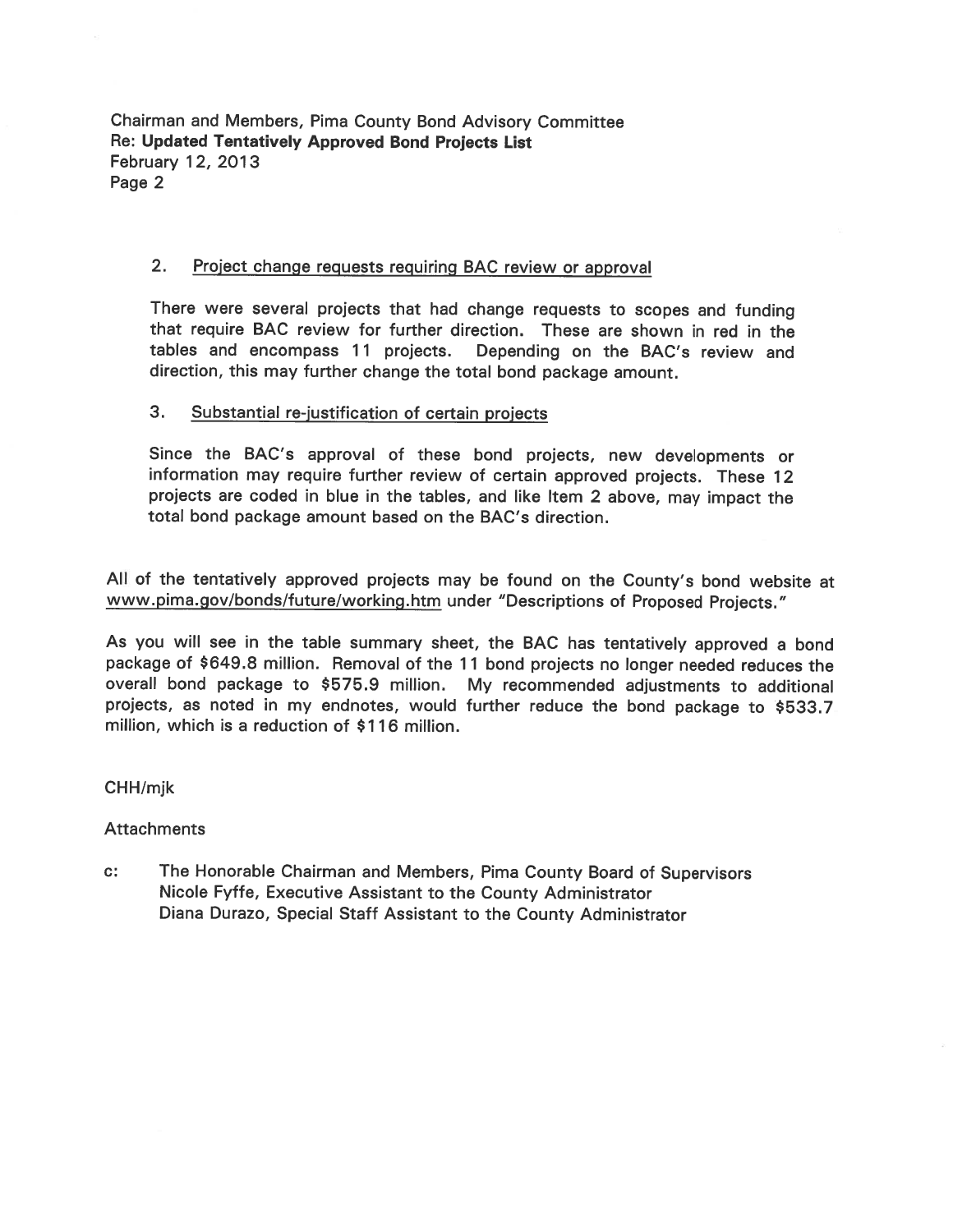## **Tentatively Approved Projects Summary**

**2012 Bond Election Planning Bond Advisory Committee**

| <b>Tentatively Approved Recommendations Summary</b>          |             | <b>Funding Allocations   Updated Allocations</b> | <b>C.A. Adjustments</b> |
|--------------------------------------------------------------|-------------|--------------------------------------------------|-------------------------|
| Question 1 - Open Space, Historic & Cultural Conservation    | 155,050,000 | 155,050,000                                      | \$140,050,000           |
| Question 2 - Public Health, Libraries & Community Facilities | 220,050,000 | 209,940,000                                      | \$189,940,000           |
| Question 3 - Public Safety & Justice                         | 50,000,000  |                                                  |                         |
| Question 4 - Flood Control & Water Conservation              | 14,000,000  | 10,000,000                                       | 10.000.000              |
| Question 6 - Parks & Recreation                              | 210,702,000 | \$200,952,000                                    | \$193,752,000           |
| Total                                                        | 649,802,000 | 575,942,000                                      | 533,742,000             |

#### **Legend**



 Project Deletions Requested Project Changes Requiring BAC Approval Substantial Rejustification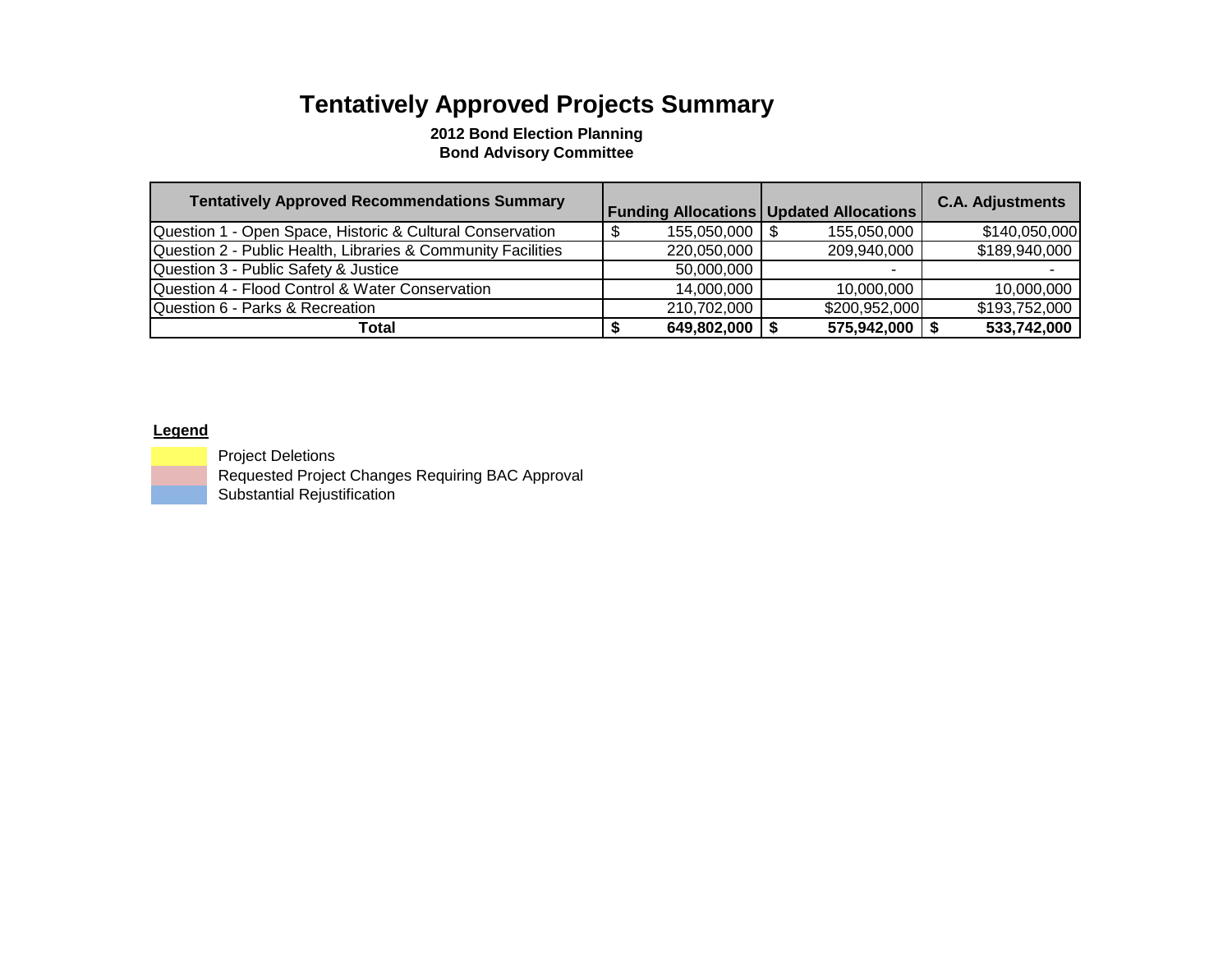#### **TENTATIVELY APPROVED PROJECT RECOMMENDATIONS**

| <b>Dept</b> | ID  | Question 1 - Open Space, Historic & Cultural Conservation            | <b>Funding</b><br><b>Allocation</b> | <b>Committee Approval</b><br>Date | <b>Project Status</b><br>Update | C.A.<br><b>Adjustments</b> |
|-------------|-----|----------------------------------------------------------------------|-------------------------------------|-----------------------------------|---------------------------------|----------------------------|
| FC.         |     | Floodprone and Riparian Land Acquistion (Combined w/ FC52 and PR219) | \$10,000,000                        | 21-May-10                         |                                 |                            |
| <b>HP</b>   | 103 | Archaeological Site Acquisitions: Marana Mounds, Cocoraque Butte     | 1,500,000                           | 4-Jan-10                          |                                 |                            |
| <b>HP</b>   | 107 | OS Repair and Rehabilitation of Historic Buildings                   | 500.000                             | 17-Jun-11                         |                                 |                            |
| <b>HP</b>   | 108 | Site Interpretation/Preservation                                     | 2,000,000                           | 4-Jan-10                          |                                 |                            |
| <b>HP</b>   |     | 109 Vail Area Historic Sites                                         | 250,000                             | 4-Jan-10                          |                                 |                            |
| <b>HP</b>   | 111 | Steam Pump Ranch Rehabilitation                                      | 2,000,000                           | 16-Oct-09                         |                                 |                            |
| <b>HP</b>   |     | 115 Historic Ft. Lowell Park - Master Plan Implementation            | 5,000,000                           | 16-Oct-09                         |                                 |                            |
| HP          |     | 125 Ajo Curley School Gym & Town Plaza                               | 1,300,000                           | 16-Apr-10                         |                                 |                            |
| <b>HP</b>   |     | 126   Dunbar School Rehabilitation                                   | 1,500,000                           | 16-Apr-10                         |                                 |                            |
| <b>HP</b>   |     | 128 Performing Arts Center Rehabilitation                            | 1,000,000                           | 16-Apr-10                         |                                 |                            |
| <b>OS</b>   |     | Davis Monthan Approach Corridor Open Space Acquisitions              | 5,000,000                           | $4$ -Jan-10                       | Endnote 1                       | $+$ \$5,000,000            |
| <b>OS</b>   |     | Habitat Protection Priorities & Associated Lands                     | 110,000,000                         | 16-Apr-10                         | Endnote 2                       | $-$20,000,000$             |
| <b>OS</b>   |     | Community Open Space                                                 | 10,000,000                          | 16-Apr-10                         |                                 |                            |
| PR.         | 80  | Canoa Ranch Historic Interpretive Center (Parks and CR project)      | 5,000,000                           | 4-Jan-10                          |                                 |                            |
|             |     | Total                                                                | \$155,050,000                       |                                   | \$155,050,000                   | \$140,050,000              |

| <b>Dept</b> | ID             | Question 2 - Public Health, Libraries & Community Facilities       | <b>Funding</b>    | <b>Committee Approval</b> | <b>Project Status</b>          | <b>C.A.</b>                        |
|-------------|----------------|--------------------------------------------------------------------|-------------------|---------------------------|--------------------------------|------------------------------------|
|             |                |                                                                    | <b>Allocation</b> | <b>Date</b>               | <b>Update</b>                  | <b>Adjustments</b>                 |
| CD          |                | Affordable Housing Program                                         | \$30,000,000      | $4-Jan-10$                | Endnote 3                      | $-$ \$10,000,000                   |
| CD          | $\overline{2}$ | Neighborhood Reinvestment Program                                  | 30,000,000        | $4-Jan-10$                | Endnote 4                      | $-$ \$10,000,000                   |
| CD          | 3 <sup>2</sup> | <b>Pima County Comprehensive Housing Center</b>                    | 1,000,000         | 19-Mar-10                 | <b>Completed - other funds</b> | $-$ \$1,000,000                    |
| FM          |                | One Stop Career Center                                             | 4,500,000         | 16-Oct-09                 |                                |                                    |
| <b>FM</b>   | 8              | <b>Arizona Sonora Desert Museum - Education Facility Phase III</b> | 2,000,000         | 16-Oct-09                 | <b>Completed - other funds</b> | $-$ \$2,000,000                    |
| <b>FM</b>   | 9              | Green Valley Government Center Master Plan Implementation          | 2,000,000         | 19-Mar-10                 |                                |                                    |
| <b>FM</b>   | 11             | Pima County Community College Health Education Campus              | 40,000,000        | 19-Mar-10                 | Endnote 5                      | <b>Substantial Rejustification</b> |
| <b>FM</b>   | 34             | LSB - Asbestos Abatement and Fire Sprinklers                       | 2,000,000         | 19-Mar-10                 |                                |                                    |
| <b>FM</b>   | 35             | West Valencia Branch Library                                       | 6,000,000         | 19-Mar-10                 |                                |                                    |
| <b>FM</b>   | 45             | Sahuarita Branch Library                                           | 6,675,000         | 16-Oct-09                 |                                |                                    |
| <b>FM</b>   | 48             | Joyner-Green Valley Library Renovation and HVAC                    | 1,660,000         | 16-Oct-09                 |                                |                                    |
| <b>FM</b>   | 49             | <b>Eckstrom-Columbus Library Expansion and Remodeling</b>          | 2,100,000         | 16-Oct-09                 | <b>Completed - other funds</b> | $-$ \$2,100,000                    |
| <b>FM</b>   | 51             | <b>Flowing Wells Branch Library</b>                                | 2,910,000         | 16-Oct-09                 | <b>Completed - other funds</b> | $-$ \$2,910,000                    |
| <b>FM</b>   | 54             | Pima County Animal Care Center (PACC) Improvements                 | 22,000,000        | 18-Dec-09                 |                                |                                    |
| <b>FM</b>   | 77             | Fairgrounds Infrastructure Improvements                            | 3,000,000         | 16-Oct-09                 |                                |                                    |
| <b>FM</b>   | 79             | Colossal Cave Mountain Park                                        | 535,000           | 21-May-10                 |                                |                                    |
| <b>FM</b>   | 84             | Marana Health Center Expansion                                     | 3,000,000         | 19-Mar-10                 |                                |                                    |
| <b>FM</b>   | 92             | Ajo Community Golf Course                                          | 320,000           | 19-Mar-10                 |                                |                                    |
| <b>FM</b>   | 96             | Art of the American West - Tucson Art Museum                       | 5,000,000         | 19-Mar-10                 |                                |                                    |
| <b>FM</b>   | 97             | Theresa Lee and Tuberculosis Clinic Relocation                     | 4,000,000         | 19-Mar-10                 | Endnote 6                      | <b>Substantial Rejustification</b> |
| <b>FM</b>   | 104            | Catholic Comm Services - Sahuarita-Green Valley Clinic             | 700,000           | 16-Oct-09                 | No longer needed               | $-$ \$700,000                      |
| <b>FM</b>   | 105            | Catholic Comm Services - Vail Area Clinic                          | 700.000           | 16-Oct-09                 | No longer needed               | $-$ \$700,000                      |
| <b>FM</b>   | 106            | Catholic Comm Services - Quincy Douglas Center                     | 700,000           | 16-Oct-09                 | No longer needed               | $-$ \$700,000                      |
| <b>FM</b>   | 107            | Tucson Children's Museum - New Museum                              | 5,000,000         | 19-Mar-10                 | <b>EDP</b> fund increase       | $+ $1,00,000$                      |
| <b>FM</b>   | 108            | East Side Government/Comm. Ctr: Library, Park, Sheriff             | 14,000,000        | 16-Apr-10                 |                                |                                    |
| <b>FM</b>   | 109            | Pima Air and Space Museum - Cold War Hangar                        | 4,000,000         | 21-May-10                 |                                |                                    |
| <b>FM</b>   | 110            | <b>Elections Equipment</b>                                         | 5,000,000         | 16-Apr-10                 | Endnote 7                      | <b>Substantial Rejustification</b> |
| <b>PR</b>   | 75             | Green Valley Performing Arts/Learning Center III                   | 16,000,000        | 19-Mar-10                 | Endnote 8                      | Substantial Rejustification        |
| <b>PR</b>   | 106            | New Tucson Girl's and Boy's Chorus Building                        | 1,250,000         | 19-Mar-10                 |                                |                                    |
| <b>PR</b>   | 235            | Freedom Park Adult Learning Center                                 | 4,000,000         | 21-May-10                 | Endnote 9                      | Substantial Rejustification        |
|             |                | <b>Total</b>                                                       | \$220,050,000     |                           | \$209,940,000                  | \$189,940,000                      |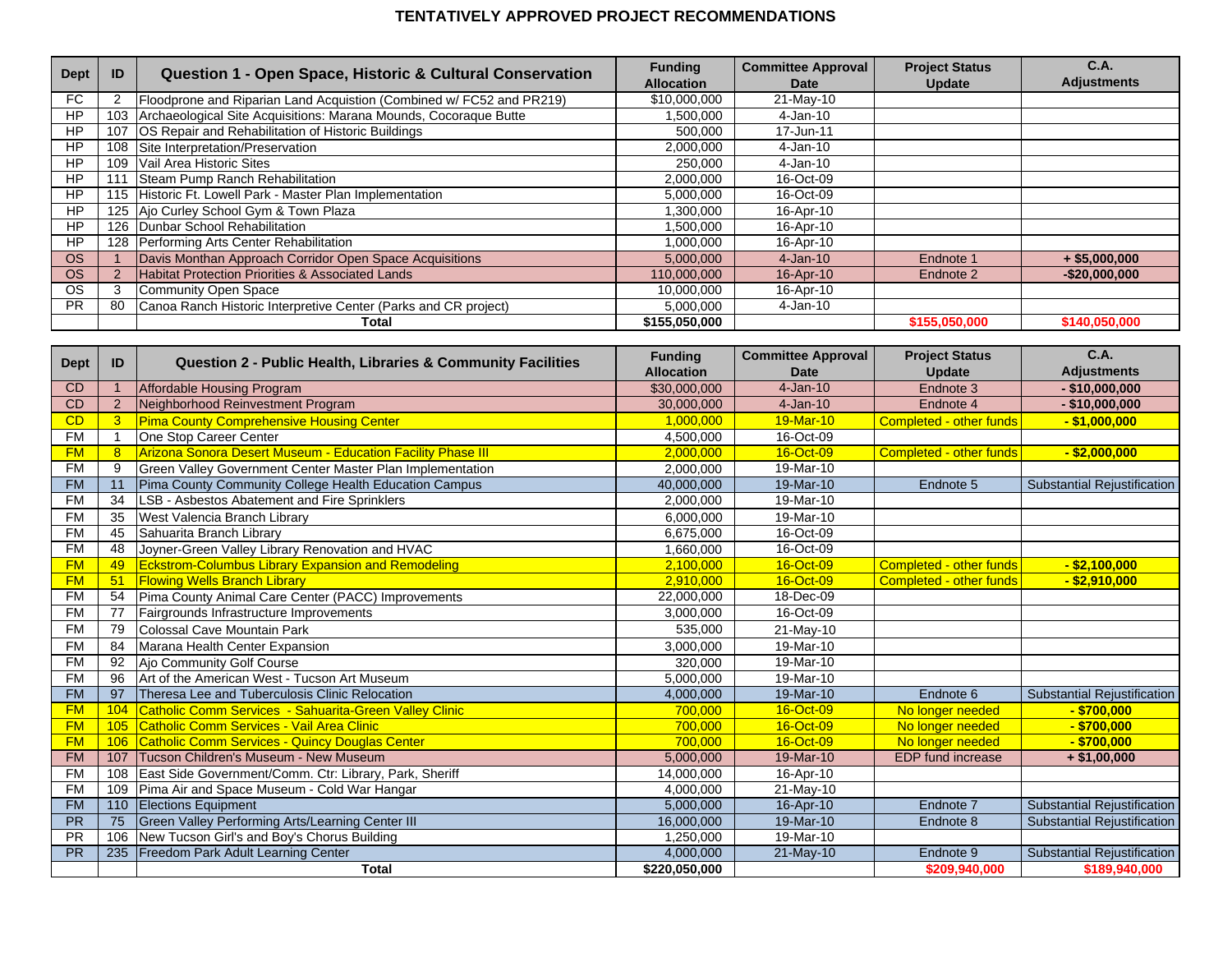#### **TENTATIVELY APPROVED PROJECT RECOMMENDATIONS**

| <b>Dept</b> | ID | <b>Question 3 - Public Safety &amp; Justice</b>     | <b>Funding</b><br>Allocation | <b>Committee Approval</b><br><b>Date</b> | <b>Project Status</b><br><b>Update</b> | C.A.<br><b>Adjustments</b> |
|-------------|----|-----------------------------------------------------|------------------------------|------------------------------------------|----------------------------------------|----------------------------|
| <b>FM</b>   |    | <u>Joint Municipal and Justice Courts Facility.</u> | \$50,000,000                 | 21-May-10                                | Other funds <sup>l</sup>               | \$50,000,000               |
|             |    | Total                                               | \$50,000,000                 |                                          |                                        |                            |

| <b>Dept</b> | ID | Question 4 - Flood Control & Water Conservation | <b>Funding</b><br><b>Allocation</b> | <b>Committee Approval</b><br>Date | <b>Project Status</b><br><b>Update</b> | C.A.<br><b>Adjustments</b> |
|-------------|----|-------------------------------------------------|-------------------------------------|-----------------------------------|----------------------------------------|----------------------------|
|             |    | 44 Reclaimed Water to Protect Cienega Creek     | \$4.000.000                         | 16-Oct-09                         | Endnote 10                             | $-$ \$4,000,000            |
| <b>FO</b>   | 58 | Santa Cruz River: Rillito and CDO Confluence    | 10.000.000                          | 21-May-10                         |                                        |                            |
|             |    | Total                                           | \$14,000,000                        |                                   | \$10,000,000                           | \$10,000,00                |

| <b>Dept</b> | ID              | <b>Question 6 - Parks and Recreation</b>                                | <b>Funding</b>                   | <b>Committee Approval</b> | <b>Project Status</b> | <b>C.A.</b><br><b>Adjustments</b>  |
|-------------|-----------------|-------------------------------------------------------------------------|----------------------------------|---------------------------|-----------------------|------------------------------------|
| <b>PR</b>   | $\overline{4}$  | Udall Park Expansion (Tier 2)                                           | <b>Allocation</b><br>\$4,000,000 | <b>Date</b><br>16-Oct-09  | <b>Update</b>         |                                    |
| <b>PR</b>   | 5               | Jacobs Park Recreation Center (Tier 1)                                  | 4,000,000                        | 16-Oct-09                 |                       |                                    |
| <b>PR</b>   | 6               | Reid Park Zoo Africa Expansion (Tier 2)                                 | 3,750,000                        | 16-Oct-09                 | Done-scope chge req.  | <b>City Request</b>                |
| <b>PR</b>   | 13              | Southeast Regional Park (Esmond Station Regional Park) (Tier 2)         | 2,400,000                        | 18-Dec-09                 |                       |                                    |
| <b>PR</b>   | 18              | El Pueblo Center Improvements (Tier 1)                                  | 2,000,000                        | 16-Oct-09                 | increase by \$500,000 | <b>City Request</b>                |
| PR          | 19              | Freedom Center Expansion (Tier 2)                                       | 2,000,000                        | 16-Oct-09                 |                       |                                    |
| <b>PR</b>   | 20              | Reid Park Improvements (Tier 3)                                         | 2,000,000                        | 16-Oct-09                 |                       |                                    |
| <b>PR</b>   | 28              | Lincoln Park Improvements (Tier 3)                                      | 1,500,000                        | 16-Oct-09                 | Scope change          | <b>City Request</b>                |
| <b>PR</b>   | 29              | Purple Heart Park Expansion (Tier 1)                                    | 1,500,000                        | 16-Oct-09                 |                       |                                    |
| <b>PR</b>   | 34              | Urban Greenways - City of Tucson (Tier 3)                               | 15,000,000                       | 19-Nov-10                 | Endnote 11            | <b>Substantial Rejustification</b> |
| PR          | $\overline{35}$ | City of Tucson Sports Fields and Lighting (Combined w/ PR47) (Tier 3)   | 10,000,000                       | 15-Oct-10                 | Endnote 12            | <b>Substantial Rejustification</b> |
| <b>PR</b>   | 77              | Shooting Sports Program Site Improvements (Tier 2)                      | 3,000,000                        | 16-Oct-09                 |                       |                                    |
| <b>PR</b>   | 86              | Lawrence Community Center and Swimming Pool (Tier 1)                    | 6,500,000                        | 16-Oct-09                 |                       |                                    |
| <b>PR</b>   | 93              | Yaqui Park Community Center (Tier 1)                                    | 2,350,000                        | 18-Dec-09                 |                       |                                    |
| <b>PR</b>   | 95              | Flowing Wells, Kino and Other Swimming Pool Renovations (Tier 1)        | 1,500,000                        | 16-Oct-09                 |                       |                                    |
| PR          | 96              | Model Airplane Parks (Tier 3)                                           | 1,500,000                        | 16-Oct-09                 |                       |                                    |
| <b>PR</b>   | 97              | <b>Avra Valley Watchable Wildlife Site (Tier 1)</b>                     | 750,000                          | 16-Oct-09                 | Endnote 13            | $-$ \$750,000                      |
| <b>PR</b>   | 103             | Rillito Race Track Conversion (Tier 1)                                  | 14,000,000                       | 18-Dec-09                 | Endnote 14            | $-$4,000,000$                      |
| <b>PR</b>   | 105             | River Bend Conservation Education Center at Brandi Fenton Memorial Park | 1,000,000                        | 17-Jun-11                 |                       |                                    |
| <b>PR</b>   | 109             | Curtis Park Skateboard Park and Improvements (Tier 1)                   | 1,600,000                        | 16-Oct-09                 |                       |                                    |
| PR          | 110             | George Mehl Family Foothills Park (Tier 1)                              | 4,000,000                        | 16-Oct-09                 |                       |                                    |
| <b>PR</b>   | 115             | Ted Walker Park Sporting Dog Training Site (Tier 1)                     | 2,500,000                        | 16-Oct-09                 | Endnote 15            | $-$ \$1,500,000                    |
| <b>PR</b>   | 116             | Lawrence Park Improvements<br>(Tier 1)                                  | 3,000,000                        | 18-Dec-09                 |                       |                                    |
| <b>PR</b>   | 137             | BAJA Seniors Sports Complex (Tier 1)                                    | 4,000,000                        | 16-Apr-10                 |                       |                                    |
| PR          | 138             | Benson Highway Park Development & Land Acquisition (Tier 1)             | 5,400,000                        | 18-Dec-09                 |                       |                                    |
| <b>PR</b>   | 140             | Ajo Detention Basin Park (Tier 1)                                       | 2,200,000                        | 17-Jun-11                 | Endnote 16            | $- $1,700,000$                     |
| <b>PR</b>   |                 | 141 Robles Community Park (Tier 1)                                      | 1,630,000                        | 16-Oct-09                 |                       |                                    |
| <b>PR</b>   |                 | 181 Sahuarita Pool and Recreation Complex / YMCA (Tier 1)               | 12,652,000                       | 16-Apr-10                 |                       |                                    |
| <b>PR</b>   |                 | 201 Oury Pool Renovations (Tier 2)                                      | 620,000                          | 21-May-10                 |                       |                                    |
| PR          |                 | 210 Bureau of Reclamation Sports Park (Tier 2)                          | 10,000,000                       | 16-Apr-10                 |                       |                                    |
| <b>PR</b>   | 217             | James D. Kriegh Park Upgrades (Tier 2)                                  | 1,000,000                        | 16-Oct-09                 |                       |                                    |
| <b>PR</b>   | 220             | Adaptive Recreation Center Expansion (Tier 2)                           | 12,000,000                       | 15-Oct-10                 | Endnote 17            | Substantial Rejustification        |
| PR          | 225             | El Casino Park (Tier 2)                                                 | 850,000                          | 17-Jun-11                 |                       |                                    |
| <b>PR</b>   |                 | 226 JVYC/Ochoa Gym (Tier 1)                                             | 1,000,000                        | 16-Oct-09                 |                       |                                    |
| <b>PR</b>   | 228             | Lawrence Hiaki Pathway (Tier 1)                                         | 500,000                          | 15-Oct-10                 |                       |                                    |
| End         |                 | 231 Arizona Velodrome Center - Kino Campus (Tier 3)                     | 5,000,000                        | 19-Nov-10                 | Endnote 18            | <b>Substantial Rejustification</b> |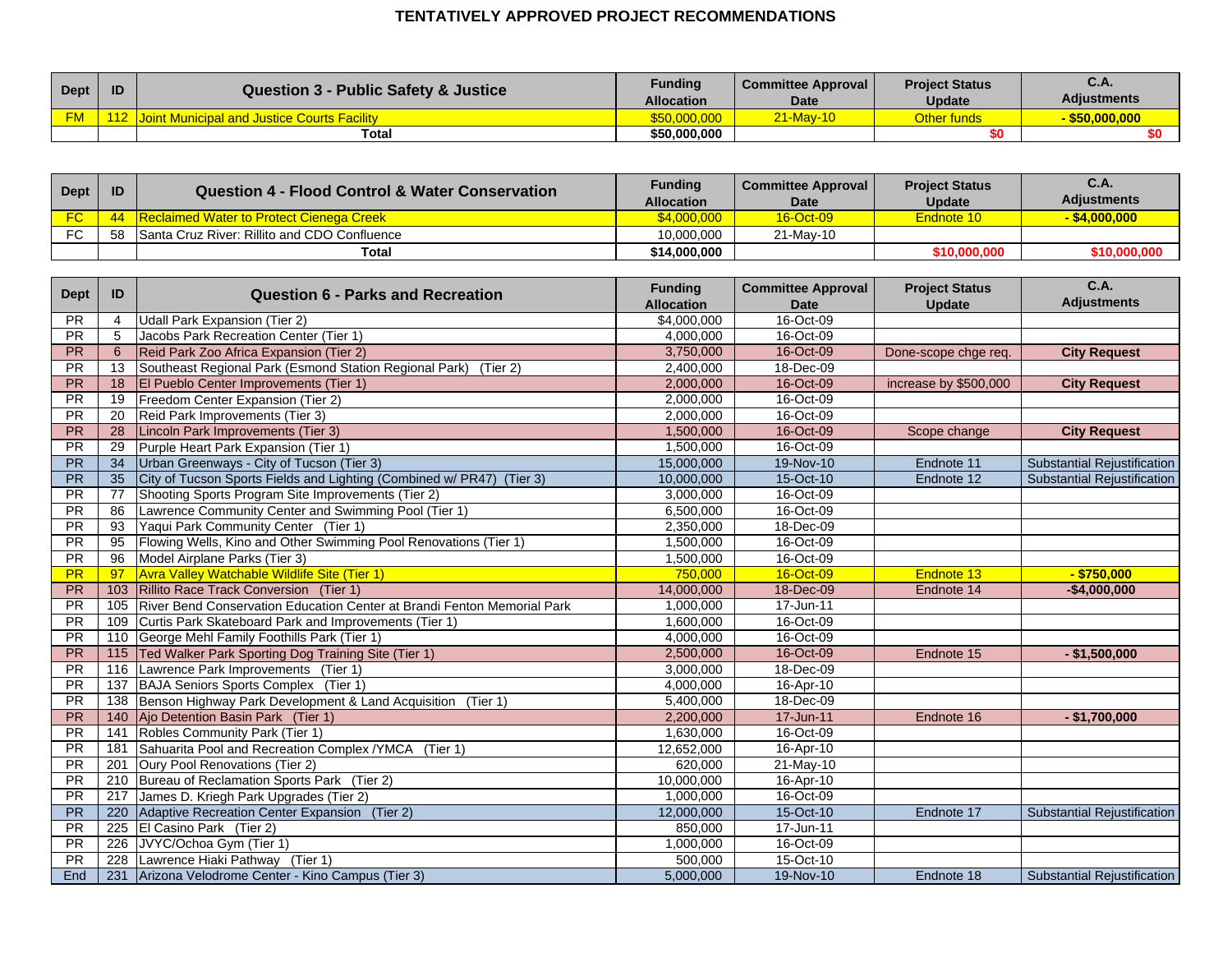#### **TENTATIVELY APPROVED PROJECT RECOMMENDATIONS**

| <b>PR</b> |     | 237 Flowing Wells District Park Expansion (Tier 2)                              | 200,000. ا    | 16-Oct-09 |                         |                             |
|-----------|-----|---------------------------------------------------------------------------------|---------------|-----------|-------------------------|-----------------------------|
| <b>PR</b> |     | 262 Altar Valley Watershed Restoration Project (Tier 1)                         | .500,000      | 15-Oct-10 |                         |                             |
| <b>PR</b> |     | 266   PC Southeast Regional Park (Fairgrounds) - Horse Racing Facility (Tier 3) | 6,500,000     | 16-Oct-09 | Endnote 19              | Substantial Rejustification |
| <b>PR</b> |     | 267 Sentinel Park - A Mountain Park Improvement Project (Tier 1)                | 2,500,000     | 16-Oct-09 |                         |                             |
| <b>PR</b> |     | 273 Kory Laos Freestyle Memorial BMX Park (Tier 3)                              | 1,300,000     | 16-Oct-09 |                         |                             |
| <b>PR</b> |     | 274   Indoor Sports Complex Curtis Park - formally Kino Regional Park (Tier 3)  | 9,000,000     | 16-Oct-09 | Completed - other funds | $-$ \$9,000,000             |
| <b>PR</b> |     | 277 Pima County Softball Tournament and Recreation Park (Tier 1)                | 5,000,000     | 16-Apr-10 |                         |                             |
| <b>PR</b> |     | 278 River Park Acquisitions and Development Countywide                          | 20,000,000    | 15-Oct-10 | Endnote 20              | Substantial Rejustification |
| <b>PR</b> |     | 280 School District Partnerships                                                | 15,000,000    | 17-Jun-11 | Endnote 21              | Substantial Rejustification |
| <b>PR</b> | 281 | <b>Public Natural Park Trail Access</b>                                         | 2,000,000     | 15-Oct-10 |                         |                             |
|           |     | Total                                                                           | \$210,702,000 |           | \$200,952,000           | \$193,752,000               |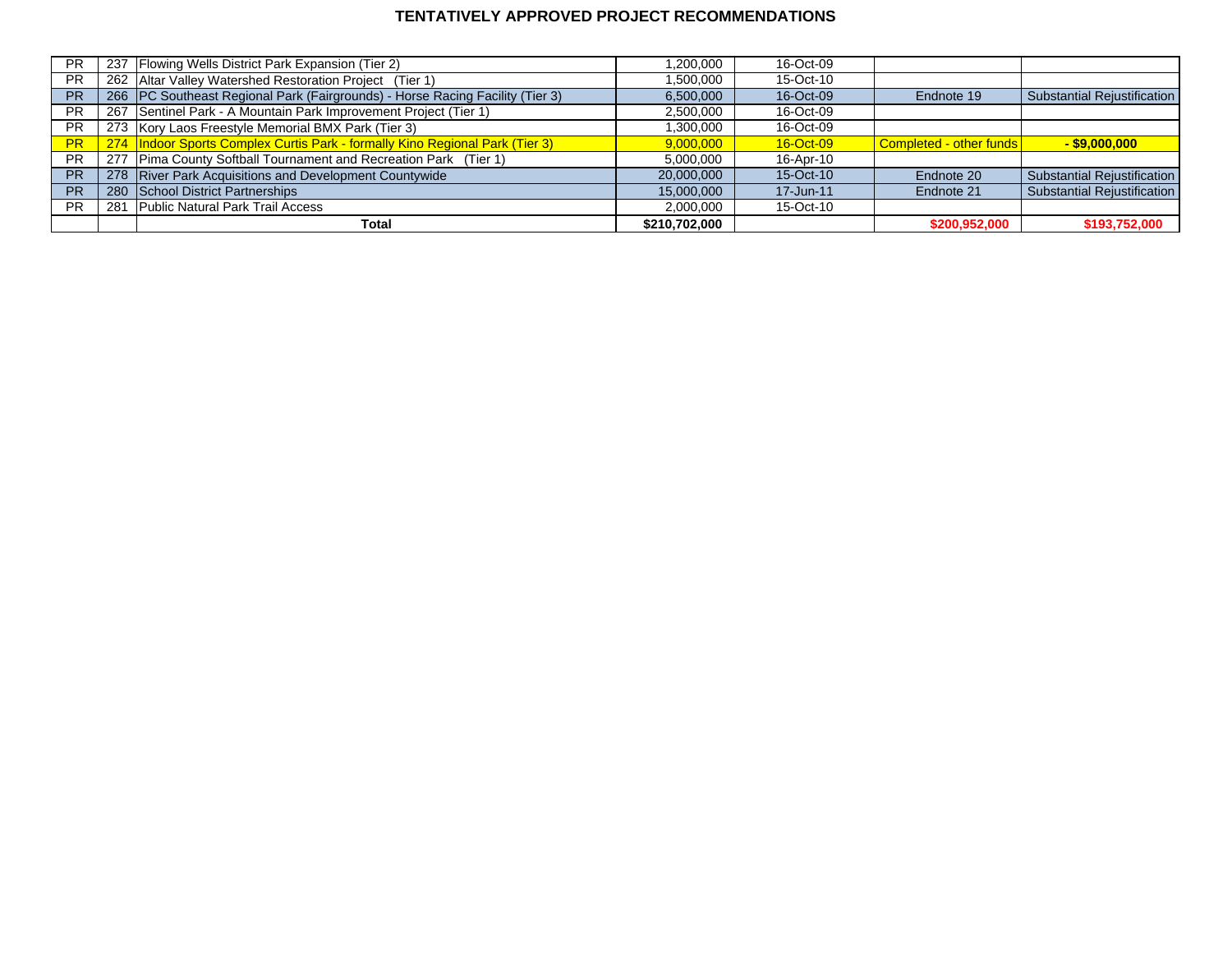### **TENTATIVELY APPROVED PROJECT SUMMARY TABLES**

## **ENDNOTES**

1. In the 2004 bond authorization, this category received \$10 million in funding. These funds have been fully expended. The most significant ownership of land now in the Davis-Monthan Approach and Departure Corridors is State Trust land. These lands are substantial and total approximately 3,800 acres and should be acquired or set aside. The Bond Advisory Committee (BAC) tentatively approved \$5 million for the category. The County's Economic Development Action Plan included a recommendation to increase this to \$10 million.

Recent voter approval of Proposition 119, however, may make future bond funding for this purpose unnecessary. Proposition 119 permits exchanges of State Trust land for other public lands if the purpose is to preserve and protect military facilities from encroaching development. It appears that federal, state or local public land could be exchanged for the State Trust land located within the Davis-Monthan Approach and Departure Corridors. A single block of ownership would add significant operational flexibility if such exchanges resulted in allowing the former State Trust lands to be owned or leased by the U.S. Air Force for compatible uses, thereby expanding the operational land surface area of Davis-Monthan Air Force Base (DMAFB), as well as preventing urban encroachment.

2. In 2009, the County entered into an agreement to purchase the Marley Ranch over three phases. When completed, the Marley Ranch will be the County's single largest conservation area. Phase 1 included the County's purchase of 6,337 acres completed in 2009 and options to acquire the remaining property over two additional phases. The options were amended in 2011 to extend the deadlines due to the delay of a future bond election and to permit Freeport McMoRan Copper and Gold, Inc. to purchase a portion of the lands, 2,283 acres, for mitigation for their operations at their Sierrita copper mine. These amendments reduced the County's total price for the options from \$80 million to \$65.8 million for the remaining 15,000 acres, which equates to a savings of \$14.2 million. As the option deadlines approach in 2015 and 2017, it is likely the required updated appraisals would show the value is even less than \$65.8 million. At a minimum, this bond category, Habitat Protection Priorities, could be reduced by \$14.2 million, from \$110 million to \$95.8 million. Based on land values, it is likely the overall reduction will be at least \$20 million.

3. The Affordable Housing Program, when allocated at \$10 million in the 2004 program, was sufficiently funded. Given the significant decline in market value of housing since the Great Recession, there should be much less pressure to advance affordable housing programs; hence, the need to increase the allocation in the next bond authorization is questionable. I recommend it be set at the same value it was in the 2004 bond program.

4. For the 2004 program, the Neighborhood Reinvestment Program was set at \$20 million. Implementation of the program provided that total funding of \$500,000 could be received for each project. There has been significant difficulty implementing neighborhood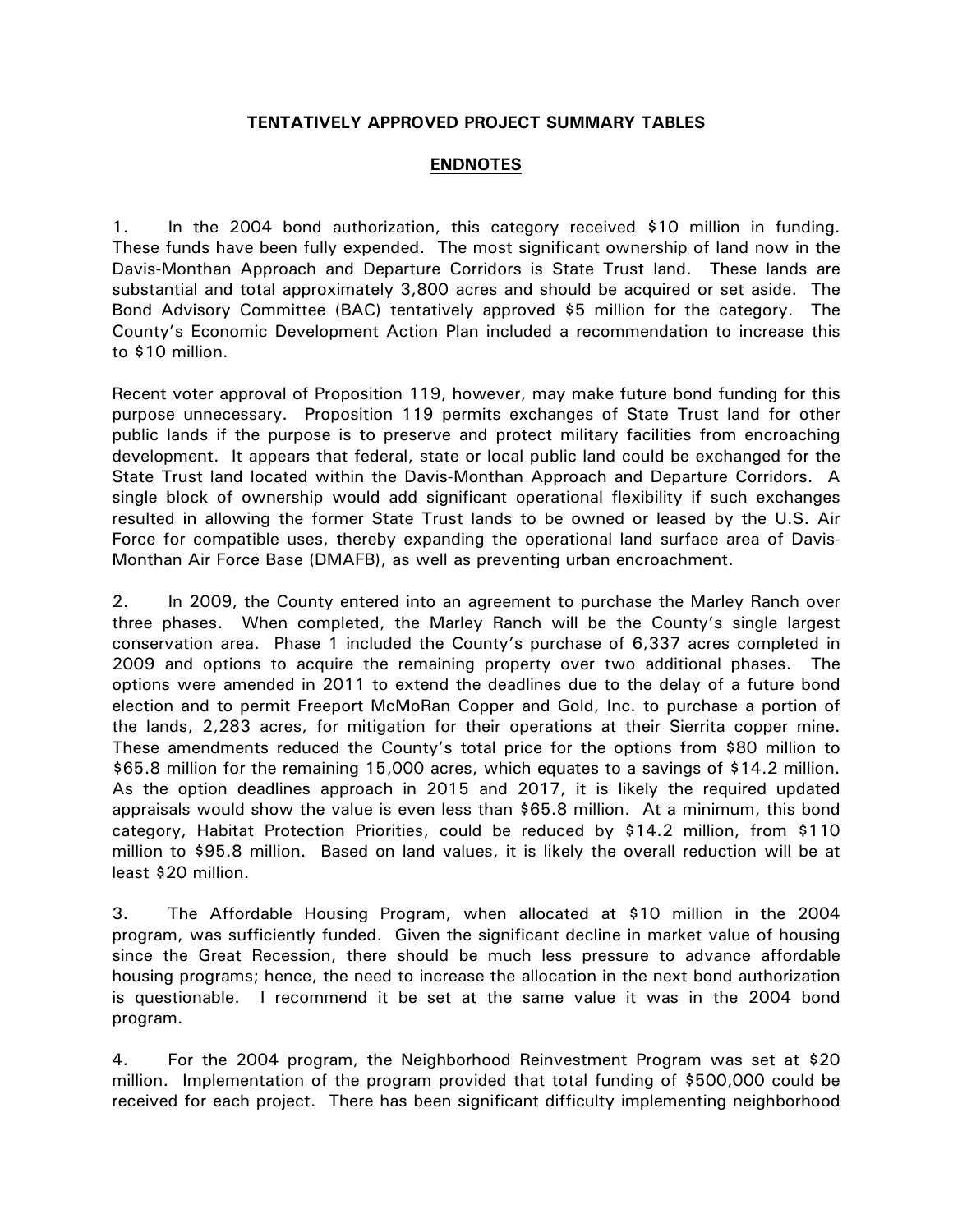Tentatively Approved Project Summary Tables Endnotes February 12, 2013 Page 2

reinvestment projects within the City of Tucson from a project administration and implementation perspective. In almost all cases, the City has not provided matching funds for even the small percentages necessary for project design and construction management. Given past difficulties with implementation of the Neighborhood Reinvestment Program through other jurisdictions, I recommend the program not be expanded and that the original allocation of \$20 million in 2004 be set for any future bond authorization.

5. This project was authorized and requested under the previous administration of Pima Community College (PCC). Given PCC's search for a new Chancellor and other issues, it is unclear what their priorities are at this time. The project may be appropriate and fully justified; however, there are also other changing needs regarding the Kino Medical and Health Campus. This project requires substantial re-justification and potential competition with other funding needs on the medical campus.

6. The Theresa Lee Health Clinic has been substantially encroached upon by the construction of the Modern Streetcar. The building is functionally obsolete, as it is in its third adaptive reuse as a public health center from an original juvenile detention facility. The building needs to be demolished and either rebuilt on the site as a modern facility or relocated to the Medical Health Campus. Our new Health Director is evaluating the various clinical needs of the County public health system and will evaluate possible alternative locations for these functions. Hence, the project requires substantial re-justification.

7. It is unlikely new, nationally-certified, optical scanning and tabulating election equipment will be available for acquisition from a 2014 bond authorization. In fact, there is substantial review of electronic election tabulation assistance. Given the uncertainty of certification of acceptable equipment and systems, this item should be re-justified.

8. The Community Performing Arts Center Foundation that now operates the Community Performing Arts Center in Green Valley recently requested that the County provide continuing General Fund support for their operation, which was not originally intended. While circumstances may justify a County subsidy for facility operation, the current fiscal stress questions the wisdom of proceeding with a much larger expansion of the facility that may not be financially sustainable. Hence, the project requires substantial re-justification.

9. The Freedom Park Adult Learning Center was a project to be completed in cooperation with PCC. Again, given the leadership changes at PCC, this project should be subject to substantial re-justification.

10. Protecting the perennial sections of the Cienega Creek, a unique water of Arizona, is a priority of the County. At present, the Del Lago Water Company is pumping groundwater in the vicinity of Cienega Creek. The Del Lago Water Company also provides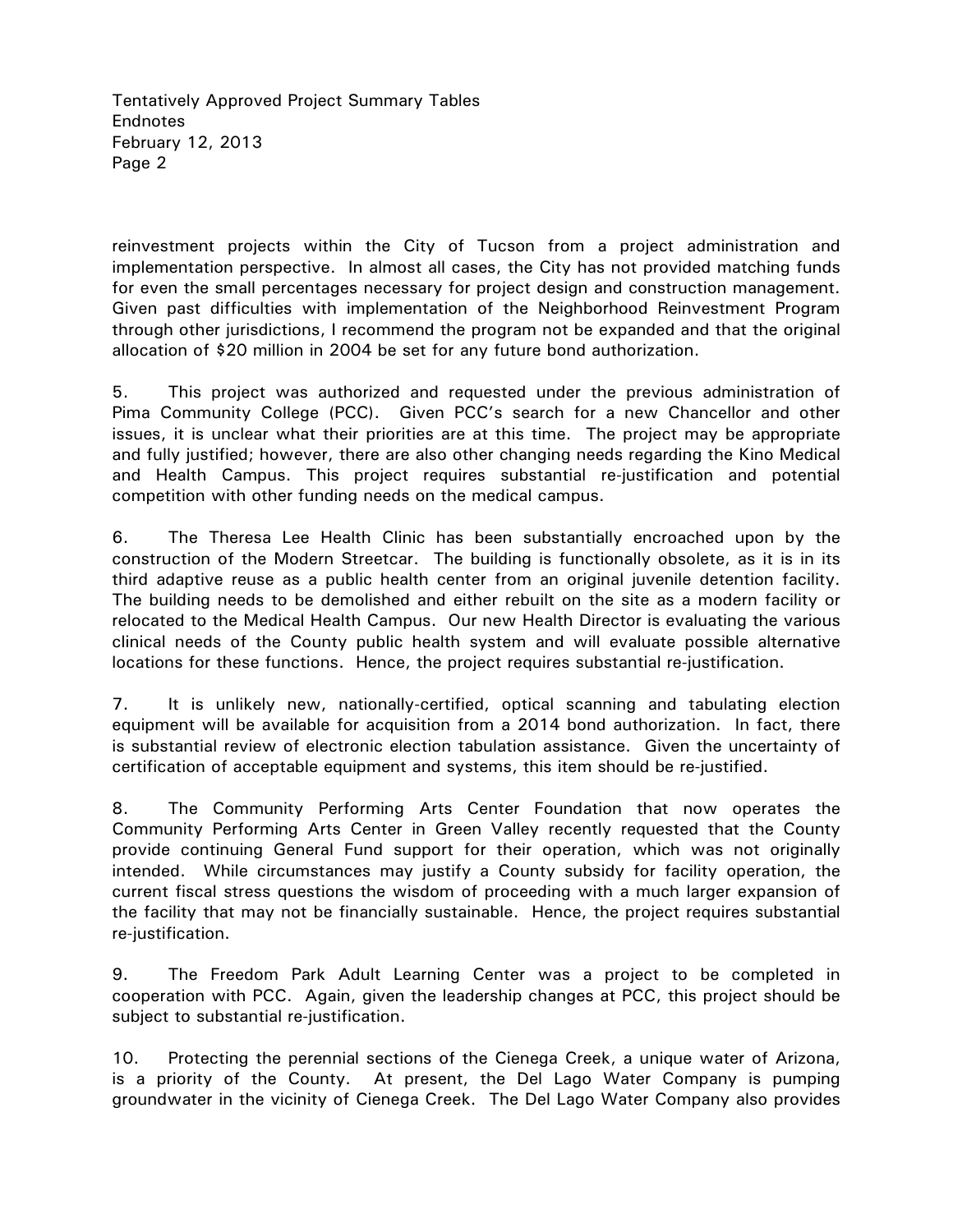Tentatively Approved Project Summary Tables Endnotes February 12, 2013 Page 3

water service to the Del Lago Golf Course. Use of groundwater should be significantly diminished to ensure the surface perennial flows of Cienega Creek. A number of water rights issues regarding prior appropriation of Cienega Creek need to be resolved, including the required interconnect between a renewable water supply wheeled to Del Lago through the City of Tucson. It is possible these actions would preclude the need to construct an extension of the City of Tucson reclaimed water system to Cienega Creek. Because of the uncertainties surrounding acquisition of water rights and the Central Arizona Project interconnect to the Del Lago water system extending reclaimed water to the Del Lago Golf Course to protect Cienega Creek, this project is premature and should be deleted.

11. In the original proposal from the City of Tucson, \$4 million was requested. After discussions, the BAC increased this allocation to \$14 million. However, there is no comprehensive plan illustrating how urban greenways would be interconnected with other regional river parks, bikeways and other pathways within the region. Constructing isolated greenway segments should be a low priority; hence, the project and allocation require substantial re-justification. A plan similar to that developed for the river park system is necessary.

12. The sports fields and lighting request of the City of Tucson for \$10 million is essentially a funding capital replacement for the City of Tucson and is an operating and maintenance obligation. This classification of improvement should be substantially rejustified to include an allocation to every park system in the region. If the BAC determines it is appropriate to fund maintenance and repair of park systems with capital bonding, this category could be reclassified a regional sports field and lighting project, with preference given to construction of new sports fields and lighting systems to be allocated to each jurisdiction, including the unincorporated area, in accordance with the assessed value of each jurisdiction. This would ensure proportionality and provide matching who pays and who benefits from such a program.

13. The project should be deleted and a more appropriate project should be pursued, which is the Avra Valley Cabralli Wash restoration.

14. This project is to finish the conversion of the Rillito Racetrack to a regional soccer complex. A number of soccer facilities have already been built on the property. At one time, a recreation center was planned by the City of Tucson. The City now desires to construct additional athletic fields and recreational facilities at this location. A phased improvement plan will allow the completion and construction of several more soccer fields, improved access, public restrooms, circulation and parking for funding originally set aside for the recreational complex. This should reduce the overall cost to finally complete the total conversion of Rillito Racetrack to a regional soccer facility by \$4 million. This is a scope change that requires BAC review and approval.